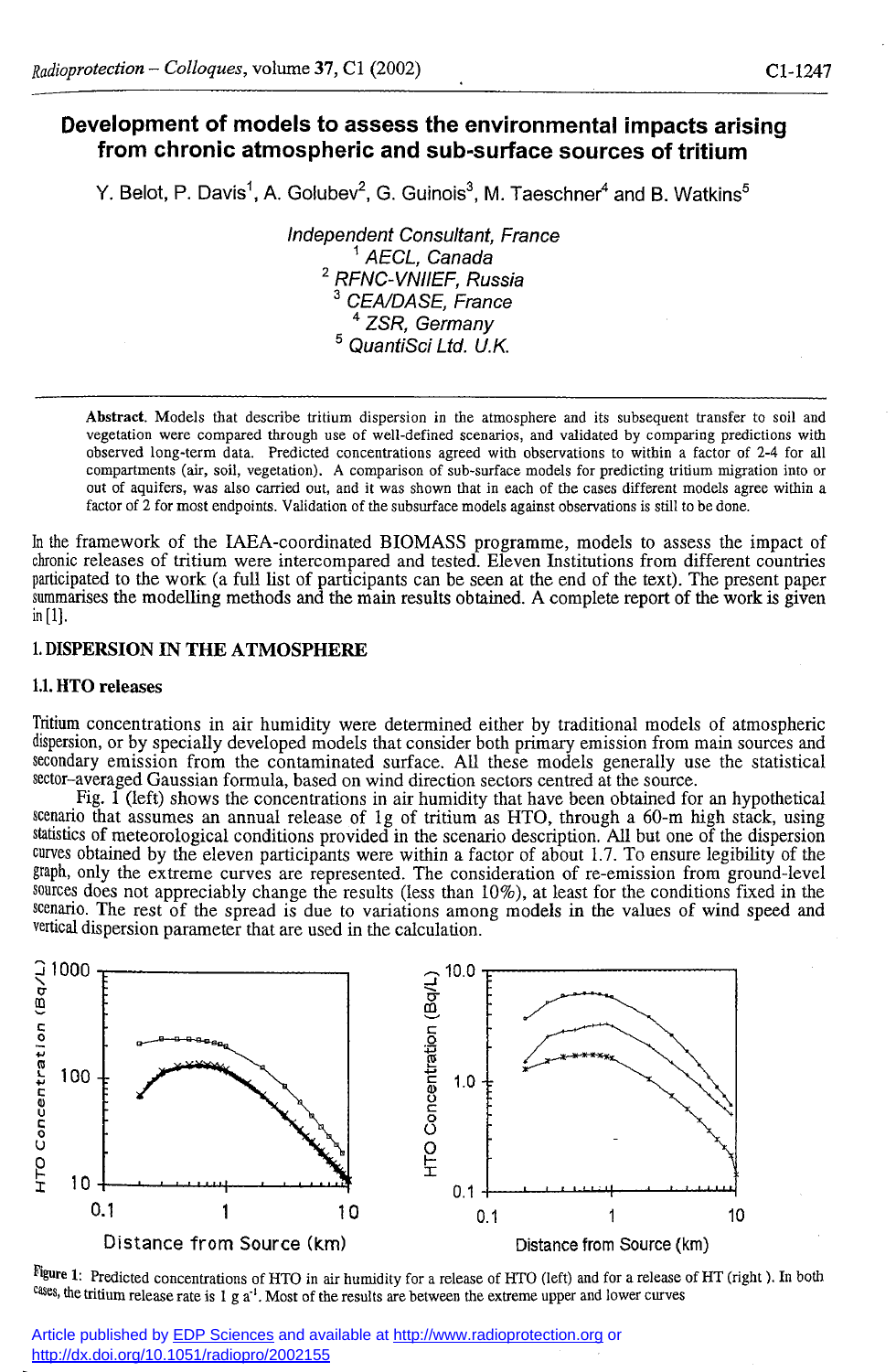To validate the models, blind test exercises were performed in which predictions from **the**  different models were compared with observations made on Canadian, Russian and French sites.**<sup>I</sup> <sup>n</sup>** most cases predictions agreed with the observed air concentrations within a factor of three for the Canadian **and**  French sites, and within a factor of four for the Russian site. The results are considered acceptable for the scenarios based on Canadian and French data. The more divergent results for the Russian site were due to the unavailability of complete input data.

The Valduc site in France was particularly interesting because it is situated in a rolling terrain **with**  shallow valleys and moderate slopes, but where the differences in elevation can reach 150m or so over several km. Some of the modellers tried to take account of the topography. This was achieved **by**  assuming that the centrelines of the plumes do not follow the profile of the terrain at a constant height above ground level, but tend to remain more or less at a constant elevation above sea level, depending **on**  the atmospheric stability. The results obtained with topographic correction were not significantly **better**  than those obtained without correction.

## **1.2. HT releases**

HT releases were only considered in the first model-model intercomparison scenario. Concentrations **of**  HTO in air moisture following an HT release are entirely controlled by oxidation of HT at **th e soil**  surface, subsequent re-emission of HTO and dispersion in the atmosphere. In most models, **thes <sup>e</sup>** processes were simulated by estimating the average concentration of HTO in the near-surface soil **wate <sup>r</sup>** and then summing the different contributions from the re-emission process to the concentrations **in the**  atmosphere. An alternative approach was to use the empirical ratios obtained from field experiments **held**  at Chalk River Laboratories (CRL) in Canada [2], assuming that the re-emission is only moderately sensitive to the local soil and weather conditions.

Most of the model predictions were spread over a factor of five and were situated between **the**  extreme curves represented on the graph of Fig.l (right). The intermediate curve was derived from **the**  CRL empirical ratios. This is one area where modelling efforts should be continued, in parallel**<sup>t</sup> o the**  collection of new experimental data. Until this is forthcoming, it is recommended that the empirical ratios derived from the 1994 HT chronic release experiment conducted at CRL are used, namely that HTO **in air**  (Bq m<sup>-3</sup>) due to an HT release is 0.04 times the predicted HT concentration in air (Bq m<sup>-3</sup>).

# **2. TRANSFER TO SOIL AND VEGETATION**

# **2.1. Deposition to soil surface**

In the case of an HTO or HT release, the estimations of average tritium concentration in the near-surface soil water were obtained in different ways. Certain modellers used an activity balance equation for **the**  flux of tritium into and out of the soil, taking into account wet and dry deposition, re-emission and infiltration. Some assessed the contribution of tritium wet and dry deposition using a semi-empirical approach, assuming that the concentration in soil water equals the wet flux plus an arbitrary fraction **of**  the dry flux, the sum of both fluxes being divided by the precipitation rate. Others considered that **the**  contribution of the dry flux was negligible, and that the concentration in soil water was simply equal **to**  the concentration in rainwater.

Different predictions arising from the approaches outlined above were compared to observations made at CRL, where HTO concentrations had been measured twice daily in air, soil and vegetation at different locations during a period of two months. Predictions of the activity balance models, expressed as soil to air ratios, were a factor 2-3 above the observations, as they gave a ratio of 0.6 to 0.8 instead of 0.3 on average. These models attribute about 75% of the soil tritium inventory to dry deposition, which appears to be too high. They underestimate the amount of tritium re-emitted from the soil**<sup>t</sup> <sup>o</sup>** the atmosphere and so overestimate the soil concentration. In addition, the exchange velocities used in these models, which had been determined in earlier experiments, are too high in certain field conditions. Moreover, it is not certain that the assumption of a steady-state regime is valid in a situation where the air concentrations and the deposition fluxes over the sampling sites fluctuate continually in response **to**  changing atmospheric conditions and release rates. The modelling approach that sets the soil concentration equal to the rain concentration underpredicts soil concentrations at all sampling points, which suggests that dry deposition must be considered when estimating soil concentrations. A semiempirical model performed well for conditions at this site, with predictions lying within about 50%**<sup>o</sup> <sup>f</sup>** the observations. This model estimates that dry and wet deposition contribute about equally to the soil tritium inventory.

It was decided to commission a field survey with the specific objective of collecting data**<sup>o</sup> <sup>n</sup>** the relative contributions of wet and dry deposition of HTO to soil water concentrations. The work was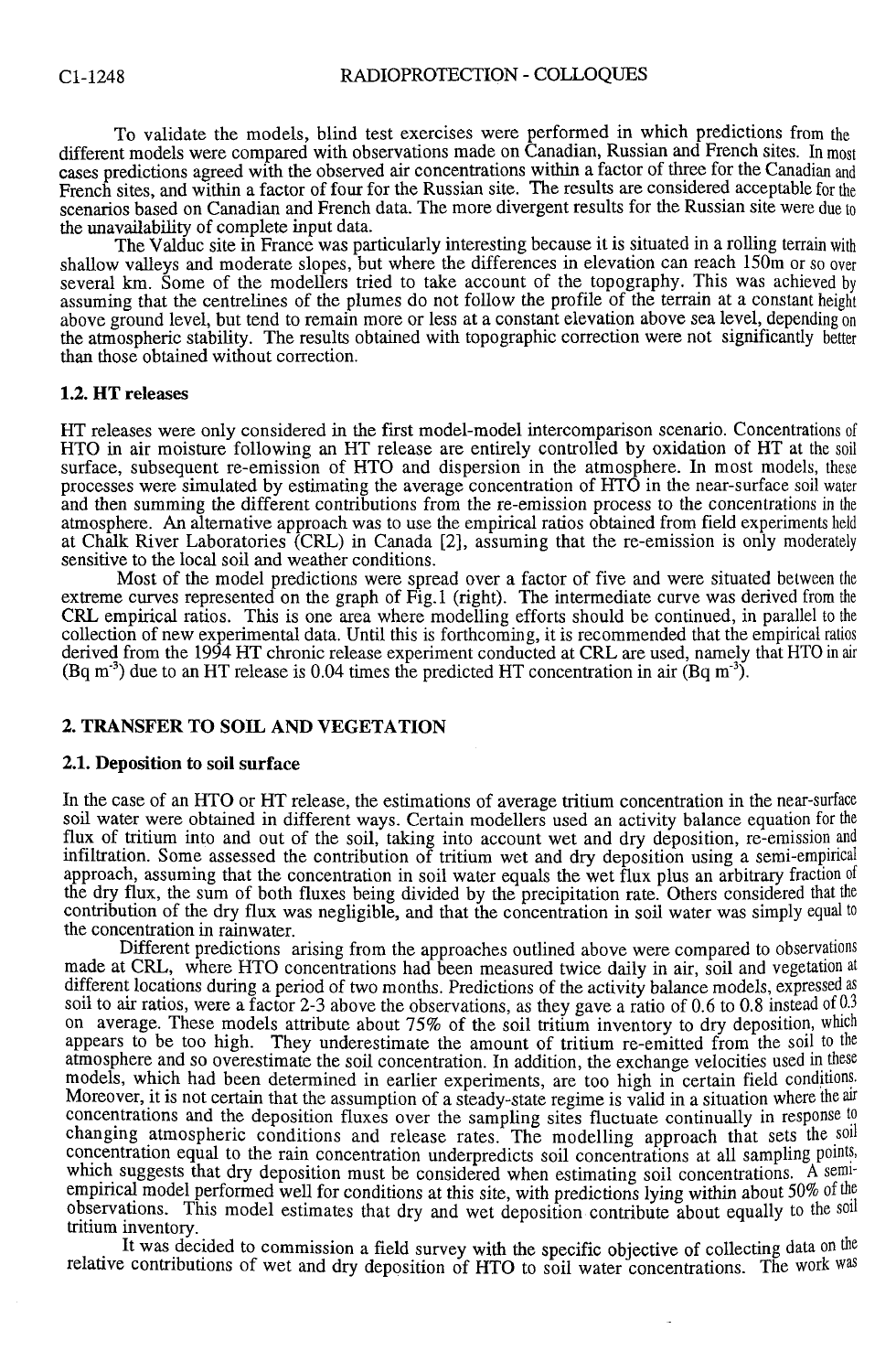#### ECORAD 2001 C1-1249

carried out at a site near Bruyeres-le-Chatel, France. Concentrations of FfTO were measured monthly in air moisture, rain and soil moisture at two monitoring stations that received either mainly dry or mainly wet deposition. The results of the 20-month sampling programme showed that dry deposition does contribute to soil moisture concentrations. Moreover, the ratio of soil/air concentrations showed a spatial variability that depended on the joint frequency of precipitation occurrence and wind direction. The ratio was 0.2 at a monitoring station situated at the East of the source (Fig.2) and about 0.1 at the West, due to a significant difference in the occurrence of contaminated rainfall at the two stations.



**Figure 2: Observed values of end-of-month soil concenfrations (Bq/L of soil water) vs. monthly-averaged air concentrations (Bq/L of air humidity) at a sampling point which is located at the East of a tritium source in Bruyères-le-Châtel France. The**  slope of the regression line passing through the origin is 0.2. The coefficient of determination is  $R^2$ =0.511.

The data collected at Chalk River and Bruyeres le Chatel, provides the first step toward the development of better models for predicting FfTO soil concentrations as a result of HTO releases. Until more data are available from other sites, it is suggested that the ratio of soil to air concentrations derived from the above field surveys should be used. Since the soil to air ratio is 0.3 at Chalk River and about 0.2 in Bruyeres le Chatel, it is suggested that a value of 0.3 is used. This simple assumption is more reliable than predictions calculated by more sophisticated models that have been proposed to date. For HT releases, it is recommended that predictions of the HTO concentration in soil can be based on a soil to air empirical ratio of 6 Bq  $L<sup>-1</sup>$  per Bq m<sup>-3</sup> [2].

# 2.2. Transfer to vegetation

Most of the participants based their predictions of HTO concentrations in plant tissue water on the assumption that a fraction RH of leaf water derives from atmospheric water and the remainder (1-RH) derives from the near-surface soil water, where RH is the relative humidity of the atmosphere [3]. The concentration of non-exchangeable organically-bound tritium (OBT) in organic plant material, expressed in activity per unit volume of combustion water, is generally assumed to be 0.6-0.8 times the concentration of tritium in leaf tissue free water (TFW) [4].

The spread of results for predictions of plant TFW tritium and OBT was smaller than that of results for soil moisture concentrations. Predictions and observations were generally in agreement within <sup>a factor</sup> of two to three for the model-model inter-comparison and the Canadian and French scenarios, and less than a factor of five for the Russian scenario. This is not surprising, as model calculations depend primarily on air, not soil, concentrations. All the participating models for plant leaf uptake are similar. Overall, the models over-estimated the proportion of HTO taken up from the atmosphere probably because all the leaf water is not entirely accessible to exchange, and moreover the tritium in the leaves fluctuates and turns over rapidly. Generally, the TFWT and OBT over-estimates were relatively small because plant water concentrations are forced by specific activity concepts to be lower than concentrations in air humidity.

The observational data for OBT concentrations in tree leaves and tree rings (in the French scenario) emphasised that information is lacking on the behaviour of OBT in trees. The translocation of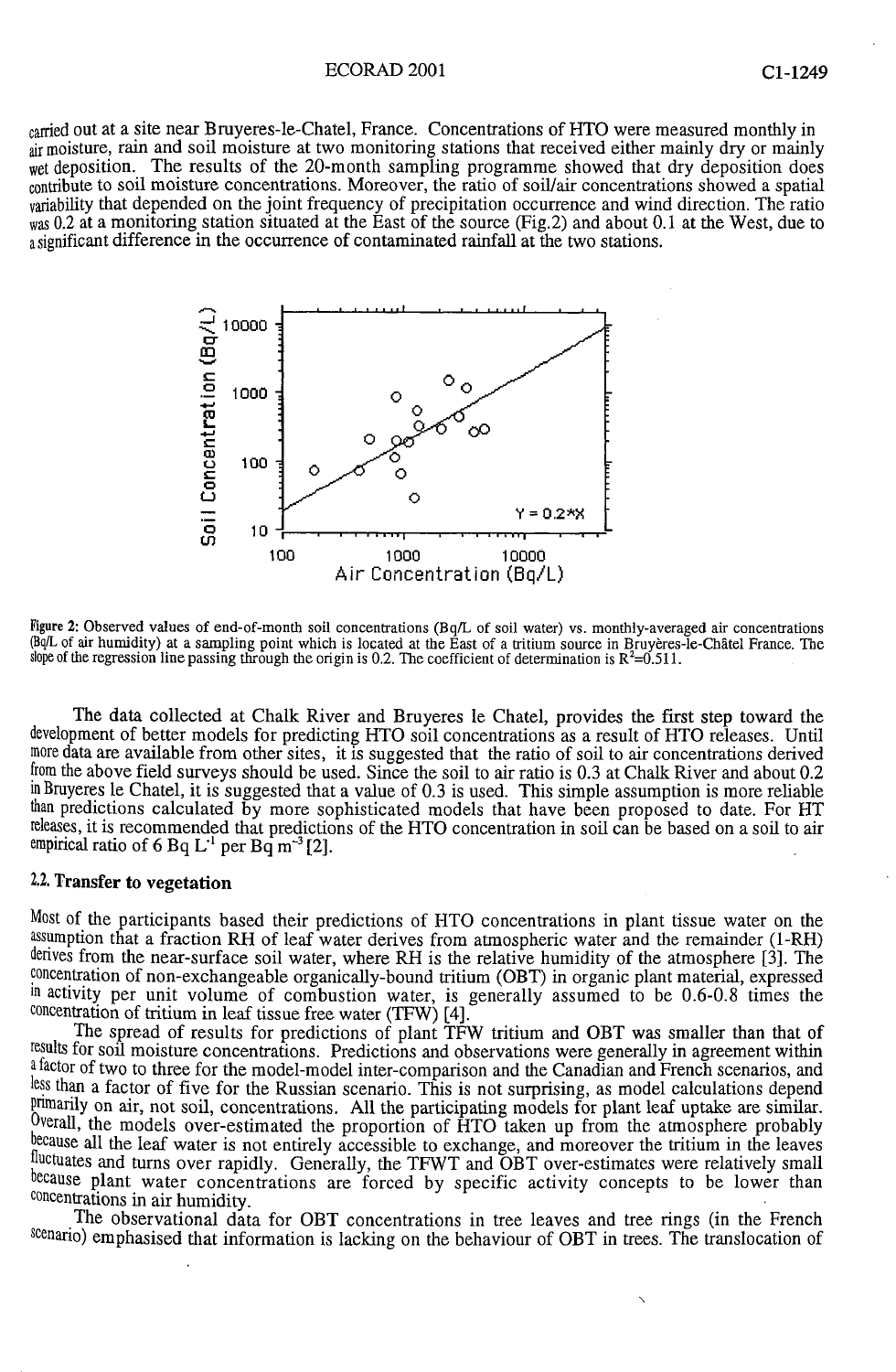TFWT and OBT to other plant parts such as tubers, root vegetables, shrub and tree fruits was not considered in the present work, but requires further study, because of its importance in the foodchain.

#### **3. TRANSPORT INTO GROUNDWATERS**

The interest of the public and regulatory authorities extends beyond the above-ground environment to include the sub-surface media. In particular groundwaters are of interest because they may have become contaminated through previous releases either from atmospheric or sub-surface sources. Hence, groundwaters are considered as a potential source of delayed contamination for the above-ground environment and those living in the vicinity. Consequently, there is a growing interest in estimating the concentration of tritium in groundwaters that have been exposed to contamination over a long period.

A model-model intercomparison exercise was based on a scenario in which an unconfined aquifer situated below an emitting stack was characterised by its longitudinal extension (L=10 km), its hydraulic conductivity  $(K = 10<sup>-4</sup> m s<sup>-1</sup>)$  and recharge rate (w = 150 mm a<sup>-1</sup>). The emitting stack was situated at a distance of 5 km from the flow divide in the direction of groundwater flow. The downward flux of tritium through the water table was assumed to be inversely proportional to the distance from the stack, with**<sup>a</sup>** value of  $15000$  Bq a<sup>-1</sup> at 1 km from the stack. The modellers were asked to predict the vertical profiles of tritium concentration in the aquifer at different locations and 20 years after the beginning of tritium infiltration into the aquifer, for vertical dispersivities of 0.05 m and 0.5 m.

The problem was first to determine the steady-state horizontal and vertical flow of water and secondly to determine the downward transient transport of tritium in the aquifer, taking into account the convection-dispersion process and the radioactive decay of tritium. Some modellers adapted flexible numerical models of a commercial type that are normally used to solve a wide range of environmental problems, including flow, heat and mass transport in geological media. Other participants developed their own codes based on process models and numerical techniques formerly developed by others. **A** few modellers attempted to elaborate analytical models, some of which were based on the use of Green's functions. The analytical models were simpler than the complex models to apply but this was at the expense of some simplification of the problem to be assessed.

From flow models, it was deduced that the mean thickness of the aquifer at the vertical of the stack was 59 m, and that the pore water horizontal velocity was 42 m  $y<sup>-1</sup>$ . The predicted profiles at 1 km from the vertical of the stack are shown in Fig.3 for low and high dispersivities (left and right respectively). Eight out of nine of the profiles, lie close together within a factor of two, between the extreme curves shown on each of the graphs. Only one profile, which corresponds to an oversimplified analytical model in each case, is outside the range so delimited and has not been represented on the graphs. For low dispersifity (left graph), the concentration decreases by a factor of one thousand at**<sup>a</sup>** depth of about 40 m below the water table, which corresponds to a low vertical mixing and a stratification of tritium in the upper part of the aquifer. By contrast, for high dispersivity (right graph), the reduction of concentration is only about a factor of ten at the bottom of the aquifer, which denotes a high vertical mixing. It should be noted that a low value of the vertical dispersivity is more probable than a high value [5].



**Figure 3:** Predicted vertical profiles of HTO in an aquifer at 1 km from the stack and 20 years after the beginning of tritium infiltration through the water table. The vertical dispersivity of water in the aquifer is 0.05 m (left) and 0.5 m (right). Most of **the results of the different models lie between the extreme curves shown on the graphs.**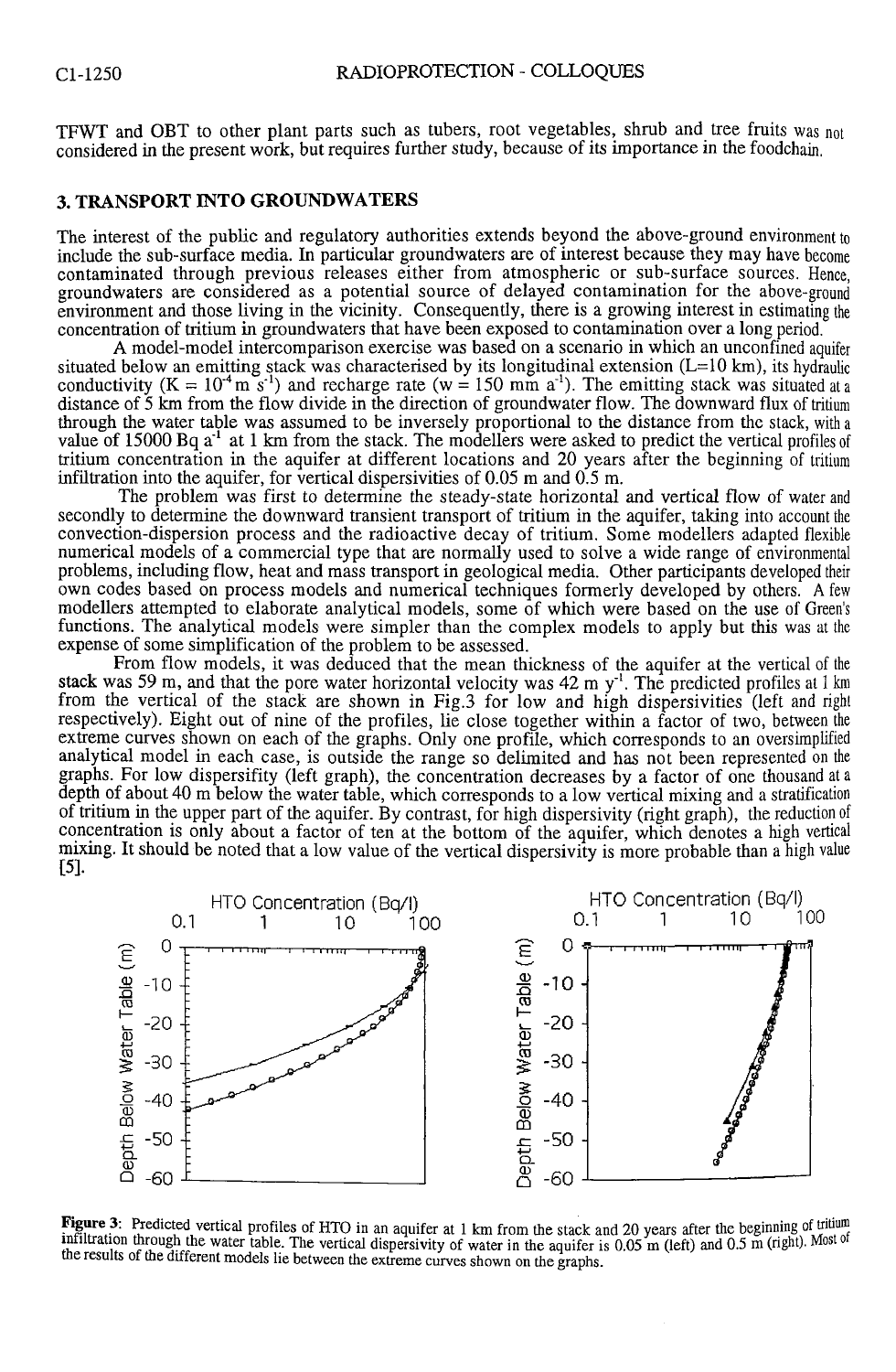## ECORAD 2001 Cl-1251

The profiles of Fig.3 were obtained by imposing a prescribed-flux boundary condition at the water table, which was recognised as more appropriate than the prescribed-concentration condition sometimes used. In the simple yet realistic conditions of the scenario, it was shown that many numerical and analytical models arrived at similar results. But this does not mean that both approaches can be used in any situation, since certain heterogeneities encountered in real situations can only be treated by numerical simulation. The experience gained in the model-model intercomparison showed that the numerical models were rather sensitive to time and space discretisation and that great attention should be paid to this particular point. Moreover, it was shown that the transport of tritium is very sensitive not only to water flow, but also to the value assigned to the dispersivity parameter, which expresses the degree of irregularity of the flow pattern and increases when local velocities vary strongly along the flow path. Experiments using tracers are required to obtain the values of dispersivity to be used in modelling local situations. Default values can be drawn from the literature [5].

# **<sup>4</sup> .** TRANSPORT FROM GROUNDWATERS

Tritium-labelled groundwaters may be a source of contamination for the uncontaminated unsaturated soil layer situated above and for the vegetation rooted in that soil. A model-model inter-comparison exercise was undertaken to address the problem of the upward movement of tritium from a contaminated perched aquifer to the soil surface. Participants were provided with information on water table level, soil characteristics, and hourly meteorological and évapotranspiration data. Modellers were asked to predict the vertical profiles of tritium concentration in the unsaturated part of the soil at specified times after the start of tritium migration, and also the monthly values of the tritiated water vapour flux from the soil surface to the atmosphere. Nine institutions participated in this modelling exercise.

For this specific application, a few modellers adapted multipurpose models that are available commercially. Some developed their own codes based on process models and techniques published by others. For most of these models, the equations of moisture movement and tritium transport in the soil were solved numerically, the linkage between the two equations being performed by calculating the convective water fluxes and the water contents at each time step. One modeller tried to approximate tritium transport by an analytical formula that had been derived from the transport equation assuming constant coefficients and a constant concentration at the water table.

Fig.4 shows the vertical profile of tritium through the lm-thick layer of unsaturated soil, for bare and vegetated soils (left and right respectively), in July, seven months after the beginning of tritium upward migration. In the case of bare soil, the concentrations decrease exponentially by 4 orders of magnitude from the water table to the ground surface. In the case of vegetated soil, the concentrations decrease only by 2-3 orders of magnitude, with some divergence in the results in the near-surface layer. Good agreement among model predictions (a factor of two on average) was obtained at the expense of using numerical models with small time and space increments.



 $\frac{1}{2}$  is example the vertical profiles of HTO in the unsaturated soil above a perched aquiter where the tritium concentration  $\frac{10000}{\mu}$  L. The soil is bare (left graph) and vegetated (right graph). The profiles are those obtained at the end of July, seven months after the beginning of tritium upward migration. The results from most of the different models lie between the extreme curves shown on the graphs.